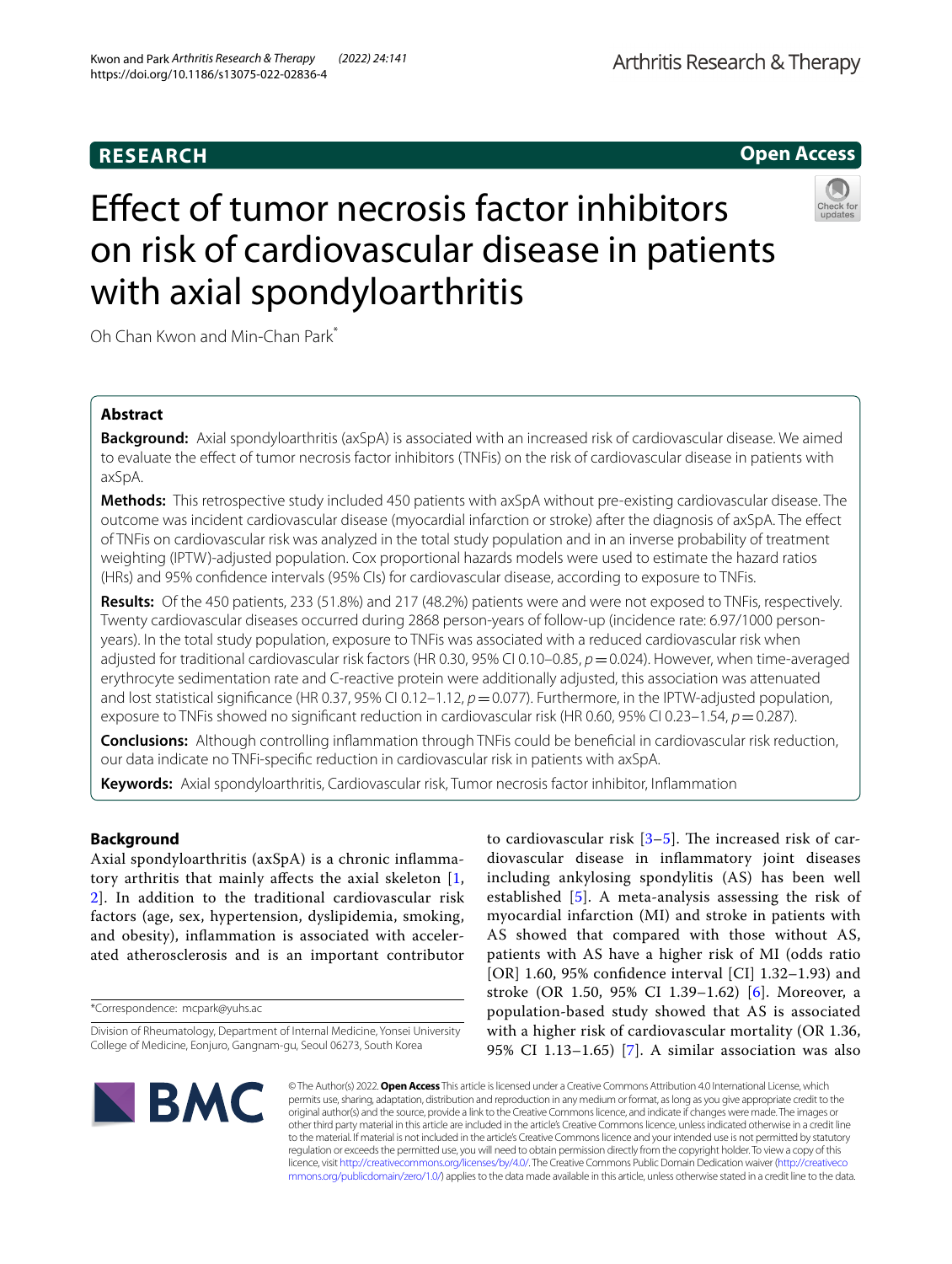reported in a meta-analysis assessing risk of comorbidities in patients with axSpA, which includes both AS and non-radiographic axSpA; the authors reported a higher risk of ischemic heart disease (OR 1.51, 95% CI 1.21–1.87) and stroke (OR 1.30, 95% CI 1.04–1.62) [[8](#page-7-6)]. Given that patients with axSpA are at higher risk of cardiovascular morbidity and mortality, careful monitoring and treatment of modifable cardiovascular risk factors are important in these patients.

Tumor necrosis factor (TNF)-α, a pro-infammatory cytokine involved in the pathogenesis of axSpA [[9\]](#page-7-7), is also involved in the initiation and progression of atherosclerosis and in rupture of atherosclerotic plaque [\[10](#page-7-8), [11\]](#page-7-9). TNF inhibitors (TNFis) are widely used in patients with axSpA and are effective in controlling inflammation  $[12-17]$  $[12-17]$  $[12-17]$ . Considering the role of TNF- $\alpha$  in inflammation and atherosclerosis, the use of TNFis may lead to a reduction in cardiovascular risk in patients with axSpA. Indeed, some studies showed that TNFis reduce subclinical atherosclerosis in patients with AS [\[18](#page-7-12), [19\]](#page-8-0). However, these studies used subclinical atherosclerosis as a surrogate outcome, and whether the use of TNFis in patients with axSpA is associated with a reduction in cardiovascular disease as an outcome remains unclear. Here, we aimed to assess whether the exposure to TNFis is associated with a lower risk of cardiovascular disease in patients with axSpA.

# **Methods**

### **Patients**

In this retrospective cohort study, patients with axSpA who visited a tertiary referral hospital in Seoul, Korea between January 1, 2010, and December 31, 2011, were initially selected. All patients fulflled the Assessment of SpondyloArthritis international Society classifcation criteria for axSpA [[20\]](#page-8-1). Patients with a history of MI or stroke or chronic kidney disease (CKD) prior to the diagnosis of axSpA were excluded. Those who were followed up for less than a year were also excluded. The occurrence of incident cardiovascular disease in each patient was retrospectively reviewed. The index date for each patient was the date of the frst visit between January 1, 2010, and December 31, 2011. Patients were followed up from the index date to the date of occurrence of cardiovascular disease, discontinuation of TNFis (for patients who were on TNFis at the index date), initiation of TNFis (for those who were not on TNFis at the index date), last visit, or June 30, 2021, whichever came first. This study was approved by the institutional review board (IRB) of Gangnam Severance Hospital (IRB No: 3-2021-0328). Owing to the retrospective nature of this study, the requirement for informed consent was waived.

## **Exposure to TNFis**

TNFis were used in patients who had an inadequate response despite treatment with non-steroidal antiinfammatory drugs (NSAIDs; either non-selective NSAIDs or selective cyclooxygenase-2 [COX-2] inhibitors), with or without conventional synthetic diseasemodifying anti-rheumatic drugs (csDMARDs), for at least 3months. Patients who were on TNFis at the index date were classified as the "TNFi exposed" group. Those who were naïve to TNFis at the index date were classifed as the "TNFi not exposed" group. None of the patients in both groups were receiving or had received other biologic DMARDs (interleukin-17A inhibitors) or targeted synthetic DMARDs (Janus kinase inhibitors). As per the defnition of follow-up, patients in the TNFi exposed group were exposed to TNFis throughout the whole follow-up duration, while patients in the TNFi not exposed group were not exposed to TNFis throughout the followup duration.

### **Covariates**

The following covariates at the index date of axSpA were collected: age, sex, presence of hypertension, diabetes mellitus, and dyslipidemia, smoking status (current smoker or not), body mass index (BMI), symptom duration of axSpA, HLA-B27 positivity, fulfllment of the radiological criterion of the 1984 modifed New York criteria [[21](#page-8-2)], presence of syndesmophyte, prevalence of peripheral manifestations, psoriasis, uveitis, and infammatory bowel diseases, erythrocyte sedimentation rate (ESR), and C-reactive protein (CRP) levels. Regarding medication, use of naproxen, non-selective NSAIDs other than naproxen, selective COX-2 inhibitors, csDMARDs (methotrexate and sulfasalazine), aspirin, angiotensin-converting enzyme inhibitor (ACEi) or angiotensin II receptor blocker (ARB), sodium-glucose cotransporter-2 inhibitors (SGLT2 inhibitors), and statin within 6months prior to the index date and during follow-up was reviewed. A medication was considered "used" if the patient had been exposed to the medication for at least 3months. Time-averaged ESR and CRP during follow-up were calculated as indices of infammatory burden during the follow-up. Time-averaged ESR and CRP were defned as the mean values of ESR and CRP levels, respectively, determined every 3months.

# **Defnition of cardiovascular disease**

Cardiovascular disease was defned as an incident MI or stroke that occurred after the index date with a 6-month lag. To assess whether cardiovascular disease have occurred in each patient, we reviewed whether each patient had undergone coronary angiography, cardiac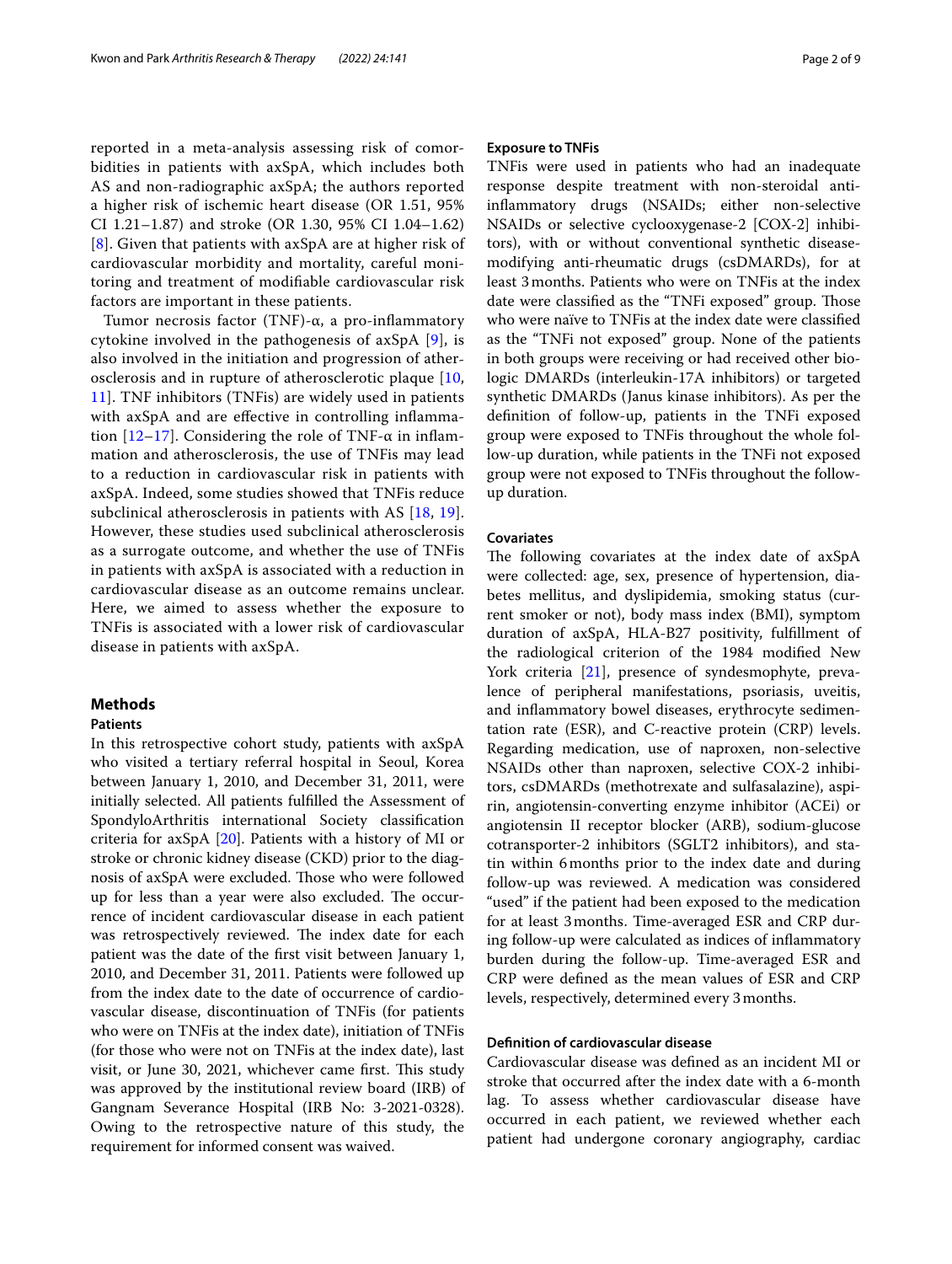enzyme tests, or brain magnetic resonance imaging during the follow-up duration. MI events were defned as an MI that was diagnosed by cardiologists based on the coronary angiography and cardiac enzyme levels. Stroke events were defned as a stroke diagnosed by neurologists based on brain imaging studies.

#### **Statistical analysis**

For the description of patient characteristics, continuous variables were expressed as mean  $(\pm$  standard deviation) or median (interquartile range) for parametric or non-parametric variables, respectively, and categorical variables were expressed as numbers (%). For comparison between two groups, independent two sample *t*-test or Mann-Whitney *U* test was used for continuous variables, and  $\chi^2$  test or Fisher's exact test for categorical variables. Cox proportional hazards regression analysis was performed to estimate the hazard ratios (HRs) and 95% CIs for cardiovascular disease according to the exposure to TNFis. The proportional hazards assumption was tested by examining log (−log [survival]) curves and Schoenfeld partial residuals: no relevant violations were found. Univariable Cox regression analysis was performed initially, followed by fve multivariable Cox regression analyses. Multivariable model 1 was adjusted for traditional cardiovascular risk factors (age, sex, hypertension, diabetes mellitus, dyslipidemia, smoking, and BMI). Multivariable model 2 was adjusted for time-averaged ESR and CRP in addition to the traditional cardiovascular risk factors. Multivariable model 3 was adjusted for baseline ESR and CRP in addition to the traditional cardiovascular risk factors. Multivariable model 4 was adjusted for use of NSAIDs and csDMARDs. Multivariable model 5 was adjusted for use of aspirin, ACEi or ARB, SGLT2 inhibitor, and statin. To assess whether there is a diferent efect when monoclonal TNFis are analyzed as a separate group, we excluded patients who were exposed to etanercept in the TNFi exposed group and additionally conducted the multivariable models 1–5.

As patients were not randomly assigned to the two groups, inverse probability of treatment weighting (IPTW)-adjusted analysis was conducted to reduce potential confounding by indication. The propensity score used in the IPTW-adjusted analysis was estimated by multiple logistic regression analysis including all covariates in Table [1.](#page-3-0) In the IPTW-adjusted population, continuous variables were expressed as weighted mean  $(\pm$  standard error), and categorical variables were expressed as weighted numbers (%). An IPTW-adjusted Cox proportional hazards regression analysis was performed to estimate the HR and 95% CI for cardiovascular disease according to the exposure to TNFis. A *p*-value of <0.05 was considered statistically signifcant. All analyses were conducted using SAS version 9.4 (SAS Institute Inc., Cary, NC, USA).

## **Results**

#### **Comparison of characteristics between the two groups**

A total of 450 patients with axSpA were included in the analysis. The mean age at the index date was 36.4  $(\pm 13.0)$  years, and 343 (76.2%) patients were male. Of the 450 patients, 233 (51.8%) and 217 (48.2%) patients were classifed as TNFi exposed and TNFi not exposed, respectively. Of the 233 patients in the TNFi exposed group, 142 (60.9%), 61 (26.2%), and 30 (12.9%) patients were exposed to adalimumab, etanercept, and infiximab, respectively. The comparison of characteristics between the two groups is shown in Table [1](#page-3-0). There were no significant diferences in traditional cardiovascular risk factors between the two groups. In terms of axSpA related factors, CRP at the index date was signifcantly higher in the TNFi exposed group than in the TNFi not exposed group (5.1 [1.1–15.8] mg/L vs. 3.3 [0.8–10.5] mg/L, *p*=0.038). In terms of medication, a higher proportion of patients was exposed to non-selective NSAIDs (91.4% vs. 80.2%, *p*=0.001), selective COX-2 inhibitors (92.7% vs. 82.5%, *p*=0.001), methotrexate (22.7% vs. 6.5%, *p* <0.001), and sulfasalazine (86.3% vs. 79.3%, *p*=0.049) in the TNFi exposed group than the TNFi not exposed group. Timeaveraged ESR and CRP did not difer between the two groups.

# **Comparison of occurrence of cardiovascular disease between the two groups**

Incident cardiovascular disease occurred in 20 patients (MI, 12 patients; stroke, 8 patients) during 2868 personyears of follow-up (incidence rate: 6.97/1000 personyears). One cardiovascular disease occurred during the 6-month lag and was not included for analysis. Cardiovascular disease occurred less commonly in the TNFi exposed group than in the TNFi not exposed group (2.6% vs. 6.5%,  $p = 0.046$ ), despite the longer duration of followup (6.3 [3.4–10.2] years vs. 4.7 [2.8–8.2] years, *p*=0.002) (Table [2\)](#page-3-1). The duration of TNFi treatment in the "TNFi exposed" group before index date was 2.1 (1.1–3.8) years.

# **Risk of cardiovascular disease according to the exposure to TNFis**

The estimated HR for cardiovascular disease according to the exposure to TNFis is reported in Table [3](#page-4-0). In the univariable analysis, the TNFi exposed group had an HR of 0.35 (95% CI 0.13–0.93, *p*=0.034) for cardiovascular disease compared with the TNFi not exposed group. After adjusting for traditional cardiovascular risk factors, the TNFi exposed group was still signifcantly associated with a lower risk of cardiovascular disease (HR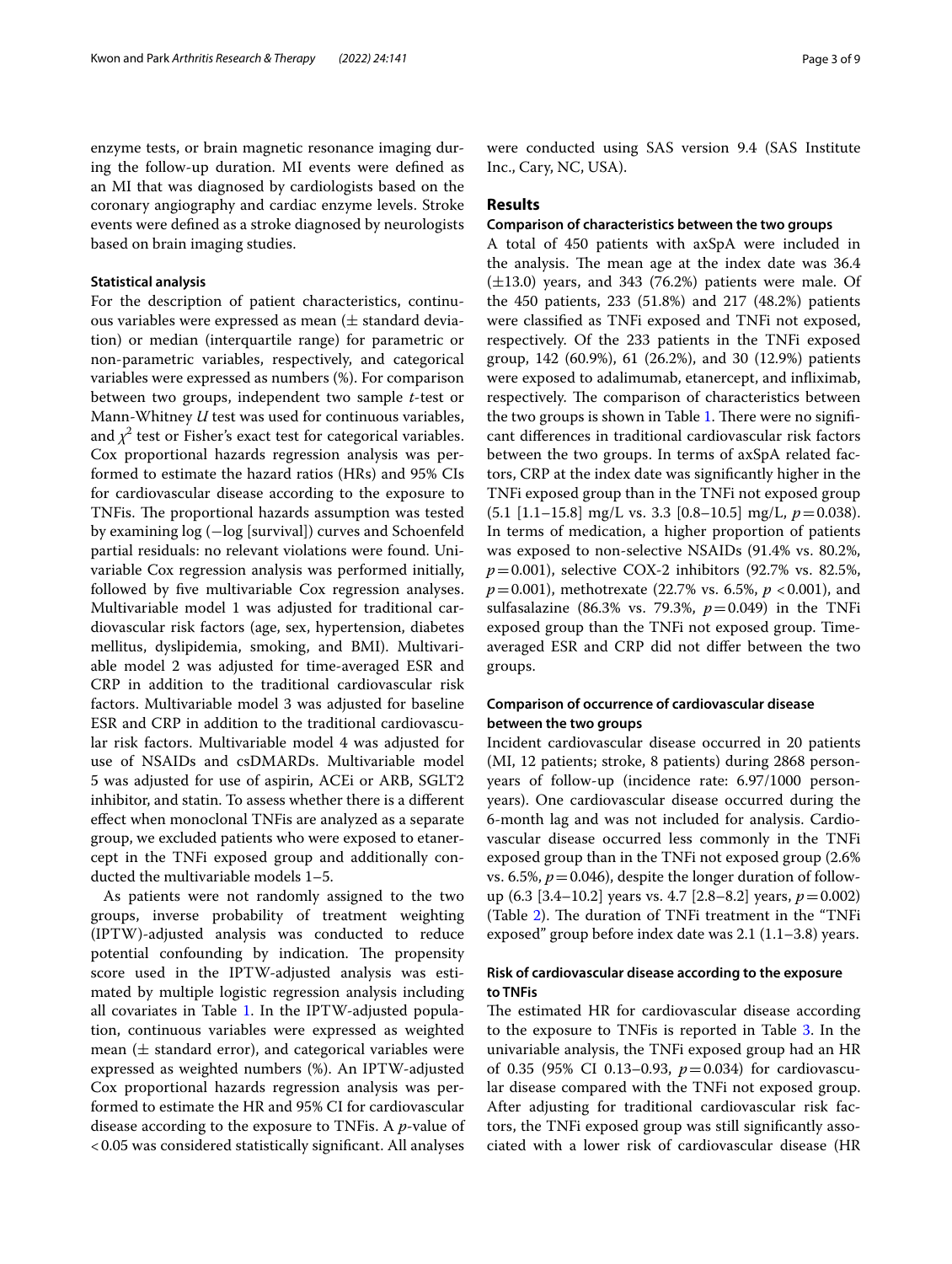|                                           | Total ( $N = 450$ ) | TNFi exposed $(N = 233)$ | TNFi not exposed<br>$(N=217)$ | P value |
|-------------------------------------------|---------------------|--------------------------|-------------------------------|---------|
| Traditional cardiovascular risk factors   |                     |                          |                               |         |
| Age, year, mean $(\pm$ SD)                | 36.4 $(\pm 13.0)$   | $36.6 (\pm 13.1)$        | 36.3 $(\pm 13.0)$             | 0.811   |
| Male, n (%)                               | 343 (76.2)          | 179 (76.8)               | 164 (75.6)                    | 0.756   |
| Hypertension, n (%)                       | 63 (14.0)           | 39 (16.7)                | 24(11.1)                      | 0.083   |
| Diabetes mellitus, n (%)                  | 35(7.8)             | 22(9.4)                  | 13(6.0)                       | 0.172   |
| Dyslipidemia, n (%)                       | 74 (16.4)           | 42 (18.0)                | 32 (14.7)                     | 0.348   |
| Current Smoker, n (%)                     | 62 (13.8)           | 39 (16.7)                | 23 (10.6)                     | 0.059   |
| BMI, kg/m <sup>2</sup> , mean $(\pm$ SD)  | 23.8 $(\pm 3.6)$    | $23.9 \ (\pm 3.6)$       | $23.7 (\pm 3.7)$              | 0.655   |
| AxSpA-related factors                     |                     |                          |                               |         |
| Symptom duration, years, median (IQR)     | $5.0(1.9 - 10.1)$   | $5.3(2.1 - 10.3)$        | $4.3(1.3 - 10.1)$             | 0.079   |
| HLA-B27 positive <sup>a</sup> , $n$ (%)   | 356 (82.6)          | 187 (85.0)               | 169 (80.1)                    | 0.179   |
| Radiographic axSpA, n (%)                 | 365 (81.1)          | 190 (81.5)               | 175 (80.6)                    | 0.807   |
| Syndesmophyte present, n (%)              | 123 (27.3)          | 60(25.8)                 | 63 (29.0)                     | 0.435   |
| Peripheral manifestations, n (%)          | 228 (50.7)          | 124 (53.2)               | 104 (47.9)                    | 0.262   |
| Psoriasis, n (%)                          | 23(5.1)             | 14(6.0)                  | 6(4.1)                        | 0.370   |
| Uveitis, $n$ $%$                          | 81 (18.0)           | 44 (18.9)                | 37(17.1)                      | 0.613   |
| Inflammatory bowel diseases, n (%)        | 10(2.2)             | 7(3.0)                   | 3(1.4)                        | 0.341   |
| ESR, mm/h, median (IQR)                   | 17.5 (8.0-40.0)     | 17.0 (8.0-39.8)          | 18.5 (8.0-40.3)               | 0.978   |
| CRP, mg/L, median (IQR)                   | $4.1(0.8 - 13.9)$   | $5.1(1.1 - 15.8)$        | $3.3(0.8 - 10.5)$             | 0.038   |
| Medications                               |                     |                          |                               |         |
| Non-selective NSAIDs <sup>b</sup> , n (%) | 313 (69.6)          | 169 (72.5)               | 144 (66.4)                    | 0.155   |
| Naproxen, n (%)                           | 194 (43.1)          | 98 (42.1)                | 96 (44.2)                     | 0.641   |
| Selective COX-2 inhibitors, n (%)         | 395 (87.8)          | 216 (92.7)               | 179 (82.5)                    | 0.001   |
| Methotrexate, n (%)                       | 67 (14.9)           | 53 (22.7)                | 14(6.5)                       | < 0.001 |
| Sulfasalazine, n (%)                      | 373 (82.9)          | 201 (86.3)               | 172 (79.3)                    | 0.049   |
| Aspirin, n (%)                            | 11(2.4)             | 5(2.1)                   | 6(2.8)                        | 0.671   |
| ACEi or ARB, n (%)                        | 46 (10.2)           | 26(11.2)                 | 20(9.2)                       | 0.497   |
| SGLT2 inhibitors, n (%)                   | 6(1.3)              | 3(1.3)                   | 3(1.4)                        | >0.999  |
| Statin, n (%)                             | 60(13.3)            | 35 (15.0)                | 25(11.5)                      | 0.275   |
| Time-averaged ESR, mm/h, median (IQR)     | $11.3(6.0 - 20.7)$  | $10.3(5.9 - 21.4)$       | $12.7(6.4 - 21.0)$            | 0.329   |
| Time-averaged CRP, mg/L, median (IQR)     | $2.2(0.9-4.7)$      | $2.1(0.9-4.3)$           | $2.4(1.0-5.7)$                | 0.168   |

# <span id="page-3-0"></span>**Table 1** Comparison of characteristics according to exposure to TNFis

*TNFi* tumor necrosis factor inhibitor, *BMI* body mass index, *HLA* human leukocyte antigen, *axSpA* axial spondyloarthritis, *ESR* erythrocyte sedimentation rate, *CRP* C-reactive protein, *ACEi* angiotensin-converting enzyme inhibitor, *ARB* angiotensin II receptor blocker, *SGLT2* sodium-glucose cotransporter-2, *NSAIDs* non-steroidal anti-infammatory drugs, *COX-2* cyclooxygenase-2

a Patients (*n*=19) with missing data excluded

**b** Non-selective NSAIDs other than naproxen

### <span id="page-3-1"></span>**Table 2** Comparison of outcomes according to the exposure to TNFis

|                                            | Total $(N=450)$  | TNFi exposed $(N=233)$ | TNFi not exposed<br>$(N=217)$ | P value |
|--------------------------------------------|------------------|------------------------|-------------------------------|---------|
| Incident cardiovascular disease, n (%)     | 20(4.44)         | 6(2.6)                 | 14 (6.5)                      | 0.046   |
| Duration of follow-up, years, median (IQR) | $5.5(2.9-9.4)$   | $6.3(3.4-10.2)$        | $4.7(2.8-8.2)$                | 0.002   |
| Time to events, years, median (IQR)        | $3.9(1.8 - 7.2)$ | $3.3(2.0 - 8.4)$       | $4.4(1.7-7.0)$                | > 0.999 |

*TNFi* tumor necrosis factor inhibitor, *ESR* erythrocyte sedimentation rate, *CRP* C-reactive protein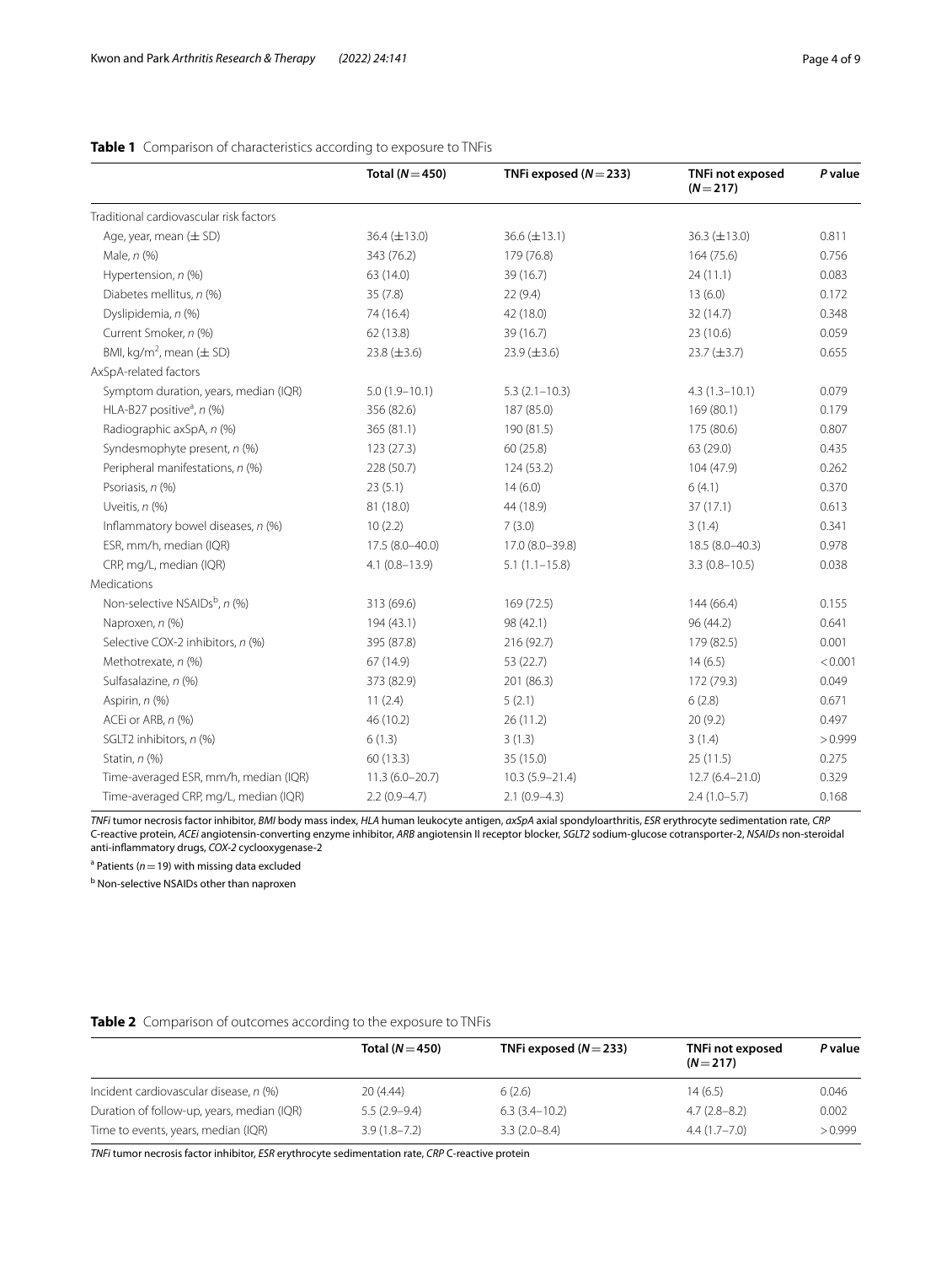<span id="page-4-0"></span>**Table 3** Estimation of hazard ratios for cardiovascular disease according to exposure to TNFis

|                                                                                                                       | HR (95% CI)         | P value |
|-----------------------------------------------------------------------------------------------------------------------|---------------------|---------|
| Univariable analysis                                                                                                  |                     |         |
| TNFi not exposed                                                                                                      | 1.00 (reference)    |         |
| TNFi exposed                                                                                                          | $0.35(0.13 - 0.93)$ | 0.034   |
| Multivariable model 1 adjusted for traditional cardiovascular risk factors <sup>a</sup>                               |                     |         |
| TNFi not exposed                                                                                                      | 1.00 (reference)    |         |
| TNFi exposed                                                                                                          | $0.30(0.10 - 0.85)$ | 0.024   |
| Multivariable model 2 adjusted for traditional cardiovascular risk factors <sup>a</sup> and time-averaged ESR and CRP |                     |         |
| TNFi not exposed                                                                                                      | 1.00 (reference)    |         |
| TNFi exposed                                                                                                          | $0.37(0.12 - 1.12)$ | 0.077   |
| Multivariable model 3 adjusted for traditional cardiovascular risk factors <sup>a</sup> and baseline ESR and CRP      |                     |         |
| TNFi not exposed                                                                                                      | 1.00 (reference)    |         |
| TNFi exposed                                                                                                          | $0.42(0.14 - 1.21)$ | 0.107   |
| Multivariable model 4 adjusted for use of NSAIDs and csDMARDs                                                         |                     |         |
| TNFi not exposed                                                                                                      | 1.00 (reference)    |         |
| TNFi exposed                                                                                                          | $0.36(0.13 - 0.98)$ | 0.045   |
| Multivariable model 5 adjusted for use of aspirin, ACEi or ARB, SGLT2 inhibitor, and statin                           |                     |         |
| TNFi not exposed                                                                                                      | 1.00 (reference)    |         |
| TNFi exposed                                                                                                          | $0.29(0.11 - 0.81)$ | 0.017   |

*TNFi* tumor necrosis factor inhibitor, *HR* hazard ratio, *CI* confdence interval, *ESR* erythrocyte sedimentation rate, *CRP* C-reactive protein, *NSAIDs* non-steroidal antiinfammatory drugs, *csDMARDs* conventional synthetic disease-modifying anti-rheumatic drugs, *ACEi* angiotensin-converting enzyme inhibitor, *ARB* angiotensin II receptor blocker, *SGLT2* sodium-glucose cotransporter-2

<sup>a</sup> Traditional cardiovascular risk factors: age, sex, hypertension, diabetes mellitus, dyslipidemia, smoking, and body mass index

0.30, 95% CI 0.10–0.85, *p*=0.024) compared with the TNFi not exposed group (multivariable model 1). However, with additional adjustment for time-averaged ESR and CRP, the efect size was attenuated and lost statistical signifcance (multivariable model 2: HR 0.37, 95% CI 0.12–1.12,  $p = 0.077$ ). Similarly, the statistical significance was also lost in multivariable model 3, where baseline ESR and CRP were adjusted in addition to the traditional cardiovascular risk factors (HR 0.42, 95% CI 0.14–1.21,  $p=0.107$ ). On the other hand, in multivariable model 4 (HR 0.36, 95% CI 0.13–0.98, *p*=0.045) and model 5 (HR 0.29, 95% CI 0.11–0.81, *p*=0.017), where infammatory burden was not adjusted, exposure to TNFis was signifcantly associated with a lower risk of cardiovascular disease. When patients who were exposed to etanercept were excluded, and only those who were exposed to monoclonal TNFis were analyzed as a separate group, similar results were observed (Table [4\)](#page-5-0).

#### **IPTW‑adjusted analysis**

A comparison of the characteristics between the TNFi exposed group and the TNFi not exposed group in the IPTW-adjusted population is summarized in Table [5](#page-6-0). There were no significant differences in the characteristics between the two groups. In contrast to the unweighted total study population, occurrence of cardiovascular disease did not difer between the two groups

 $(3.42\%$  and 6.25%, respectively,  $p=0.403$ ). In the IPTWadjusted Cox proportional hazards regression analysis, no signifcant association was observed between TNFis exposure and risk of cardiovascular disease (Table [6:](#page-6-1) HR 0.60, 95% CI 0.23-1.54,  $p = 0.287$ ).

### **Discussion**

In this study, we evaluated the infuence of TNFis on the risk of cardiovascular disease in patients with axSpA, and showed that exposure to TNFis is not specifcally associated with a reduction in the risk of cardiovascular disease.

The effect of TNFis on the risk of cardiovascular disease has been extensively studied in patients with rheumatoid arthritis (RA) [[22,](#page-8-3) [23\]](#page-8-4). A meta-analysis of 28 studies showed that the use of TNFis is associated with a reduced risk of MI (relative risk 0.59, 95% CI 0.36–0.97) and stroke (relative risk 0.57, 95% CI 0.35–0.92) [\[23](#page-8-4)]. However, the efect of TNFis on the risk of cardiovascular disease in patients with axSpA has been less robustly studied. There is some evidence showing that TNFis may have differential effects on arterial stiffness in patients with AS and RA [[24–](#page-8-5)[27](#page-8-6)]. Use of TNFis reduced arterial stifness in patients with RA [\[24,](#page-8-5) [25](#page-8-7)], but not in patients with AS  $[26, 27]$  $[26, 27]$  $[26, 27]$  $[26, 27]$  $[26, 27]$ . Given this discrepancy in the effect of TNFis on arterial stifness between AS and RA, the benefcial efect of TNFis on risk of cardiovascular disease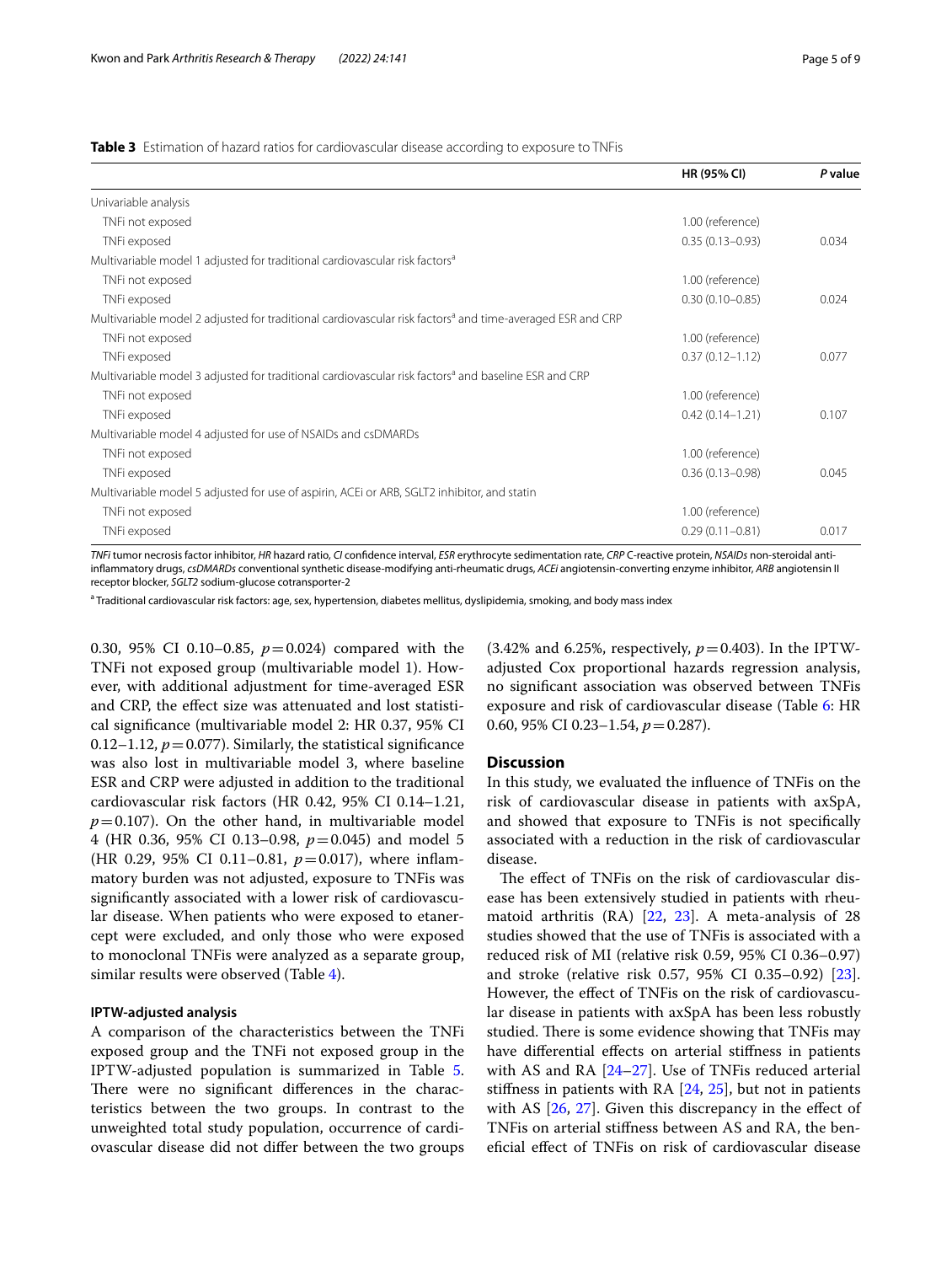<span id="page-5-0"></span>**Table 4** Estimation of hazard ratios for cardiovascular disease according to exposure to monoclonal TNFis

|                                                                                                                       | <b>HR (95% CI)</b>  | P value |
|-----------------------------------------------------------------------------------------------------------------------|---------------------|---------|
| Univariable analysis                                                                                                  |                     |         |
| TNFi not exposed                                                                                                      | 1.00 (reference)    |         |
| TNFi exposed                                                                                                          | $0.37(0.14 - 0.97)$ | 0.043   |
| Multivariable model 1 adjusted for traditional cardiovascular risk factors <sup>a</sup>                               |                     |         |
| TNFi not exposed                                                                                                      | 1.00 (reference)    |         |
| TNFi exposed                                                                                                          | $0.30(0.11 - 0.87)$ | 0.026   |
| Multivariable model 2 adjusted for traditional cardiovascular risk factors <sup>a</sup> and time-averaged ESR and CRP |                     |         |
| TNFi not exposed                                                                                                      | 1.00 (reference)    |         |
| TNFi exposed                                                                                                          | $0.38(0.13 - 1.14)$ | 0.084   |
| Multivariable model 3 adjusted for traditional cardiovascular risk factors <sup>a</sup> and baseline ESR and CRP      |                     |         |
| TNFi not exposed                                                                                                      | 1.00 (reference)    |         |
| TNFi exposed                                                                                                          | $0.42(0.15 - 1.22)$ | 0.112   |
| Multivariable model 4 adjusted for use of NSAIDs and csDMARDs                                                         |                     |         |
| TNFi not exposed                                                                                                      | 1.00 (reference)    |         |
| TNFi exposed                                                                                                          | $0.38(0.14 - 0.99)$ | 0.049   |
| Multivariable model 5 adjusted for use of aspirin, ACEi or ARB, SGLT2 inhibitor, and statin                           |                     |         |
| TNFi not exposed                                                                                                      | 1.00 (reference)    |         |
| TNFi exposed                                                                                                          | $0.30(0.11 - 0.83)$ | 0.021   |

*TNFi* tumor necrosis factor inhibitor, *HR* hazard ratio, *CI* confdence interval, *ESR* erythrocyte sedimentation rate, *CRP* C-reactive protein, *NSAIDs* non-steroidal antiinfammatory drugs, *csDMARDs* conventional synthetic disease-modifying anti-rheumatic drugs, *ACEi* angiotensin-converting enzyme inhibitor, *ARB* angiotensin II receptor blocker, *SGLT2* sodium-glucose cotransporter-2

<sup>a</sup> Traditional cardiovascular risk factors: age, sex, hypertension, diabetes mellitus, dyslipidemia, smoking, and body mass index

in patients with RA may not be directly applicable to patients with axSpA, as shown in our study.

does not seem to reduce the risk of cardiovascular disease in patients with axSpA.

A meta-analysis of 17 studies assessing the risk of MI and stroke in patients with AS reported a higher risk of MI and stroke in patients with AS than controls [[6\]](#page-7-4). In that meta-analysis, the incidence rate of MI or stroke in patients with AS was  $6.00/1000$  $6.00/1000$  person-years  $[6]$ , which is comparable to the incidence rate in our study population (6.97/1000 person-years), thus supporting the external validity of our study population.

In contrast to our present fnding, a recent study reported that the use of TNFis is associated with a reduced risk of cardiovascular disease in patients with SpA [[28\]](#page-8-9). However, in that study, patients with SpA were heterogeneous, including substantial proportion (19.4%) of patients with psoriatic arthritis [[28\]](#page-8-9). Moreover, the exposure to TNFis was not defned as use throughout the whole follow-up, but as use at any period during the follow-up [[28\]](#page-8-9), which leaves the possibility of misclassification of exposure. Therefore, by the previous study [[28\]](#page-8-9), it is still unclear whether the exposure to TNFis is associated with a reduced risk of cardiovascular disease in patients with axSpA. In our study, only patients with axSpA were included, and patients in the TNFi exposed group were exposed to TNFis throughout the follow-up duration, which excludes the possibility of misclassifcation of exposure. Based on our fnding, use of TNFis itself

Considering that TNFis were initiated only in patients whose infammation was not well controlled with the use of NSAIDs with or without csDMARDs, patients in the TNFi exposed group inherently have a higher infammatory burden than those in the TNFi not exposed group. Given that infammation is one of the main contributors of cardiovascular risk [[5\]](#page-7-3), we can assume that the TNFi exposed group had a higher risk of cardiovascular disease prior to the initiation of TNFis than the TNFi not exposed group. Hence, an alternative interpretation of our results is that the use of TNFis in the TNFi exposed group resulted in a reduction in cardiovascular risk to a level similar to that of the TNFi not exposed group. Importantly, the time-averaged ESR and CRP (i.e., infammatory burden) throughout the follow-up were similar between patients who were and were not exposed to TNFis, indicating that infammation was efectively controlled with the use of TNFis in the TNFi exposed group. Therefore, although our data (multivariable model 2 and IPTW-adjusted analysis) showed no signifcant TNFi-specifc reduction in cardiovascular risk, by efectively suppressing the infammation, TNFis could still have a benefcial efect on cardiovascular risk. Notably, the exposure to TNFis was signifcantly associated with a reduced risk of cardiovascular disease in multivariable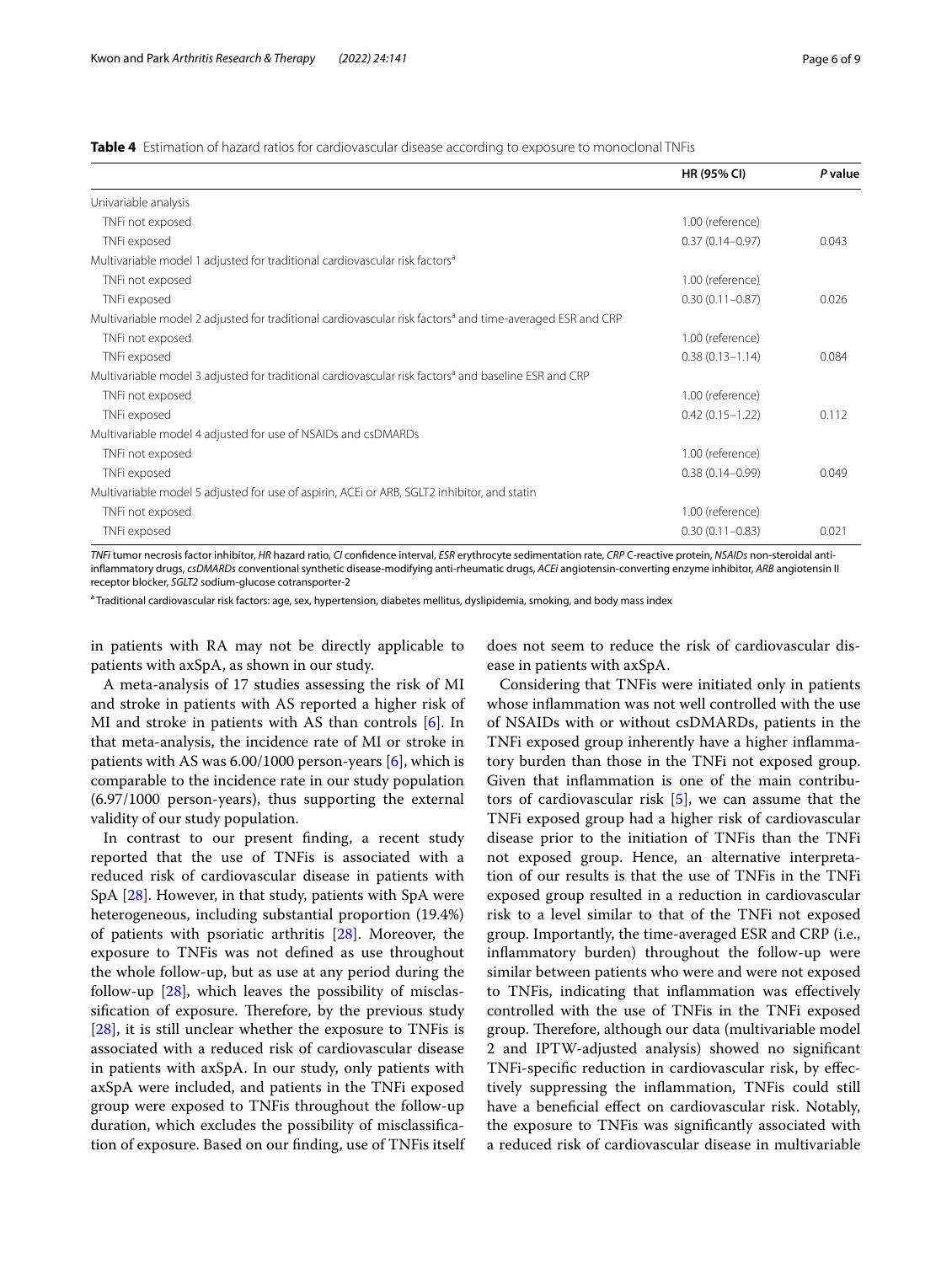<span id="page-6-0"></span>**Table 5** Comparison of characteristics according to exposure to TNFis in the IPTW-adjusted population

|                                                 | TNFi exposed $(N = 207.57)$ | TNFi not exposed $(N=192)$ | P value |
|-------------------------------------------------|-----------------------------|----------------------------|---------|
| Traditional cardiovascular risk factors         |                             |                            |         |
| Age, year, weighted mean (SE)                   | 36.083 (1.587)              | 36.188 (0.956)             | 0.955   |
| Male, weighted $n$ (%)                          | 148.90 (71.73)              | 142.00 (73.96)             | 0.749   |
| Hypertension, weighted n (%)                    | 25.52 (12.30)               | 23.00 (11.98)              | 0.934   |
| Diabetes mellitus, weighted n (%)               | 13.59 (6.54)                | 12.00 (6.25)               | 0.924   |
| Dyslipidemia, weighted n (%)                    | 32.44 (15.63)               | 28.00 (14.58)              | 0.821   |
| Current Smoker, weighted n (%)                  | 20.91 (10.07)               | 20.00 (10.42)              | 0.924   |
| BMI, kg/m <sup>2</sup> , weighted mean (SE)     | 23.815 (0.351)              | 23.676 (0.268)             | 0.752   |
| AxSpA-related factors                           |                             |                            |         |
| Symptom duration, year, weighted mean (SE)      | 6.926 (0.591)               | 7.045 (0.573)              | 0.885   |
| HLA-B27 positive, weighted n (%)                | 177.37 (85.45)              | 152.00 (79.17)             | 0.162   |
| Radiographic axSpA, weighted n (%)              | 168.50 (81.18)              | 152.00 (79.17)             | 0.695   |
| Syndesmophyte present, weighted n (%)           | 66.18 (31.88)               | 52.00 (27.08)              | 0.493   |
| ESR, mm/h, weighted mean (SE)                   | 26.038 (2.423)              | 27.156 (1.837)             | 0.713   |
| CRP, mg/L, weighted mean (SE)                   | 8.866 (1.165)               | 10.555 (1.700)             | 0.413   |
| Medications                                     |                             |                            |         |
| Non-selective NSAIDs, weighted n (%)            | 144.55 (69.64)              | 155.00 (80.73)             | 0.105   |
| Selective COX-2 inhibitors, weighted n (%)      | 166.84 (80.38)              | 159.00 (82.81)             | 0.742   |
| Methotrexate, weighted n (%)                    | 16.21(7.81)                 | 13.00 (6.77)               | 0.737   |
| Sulfasalazine, weighted n (%)                   | 152.30 (73.37)              | 154.00 (80.21)             | 0.336   |
| Aspirin, weighted n (%)                         | 7.29(3.51)                  | 5.00(2.60)                 | 0.704   |
| ACEi or ARB, weighted n (%)                     | 20.71 (9.98)                | 19.00 (9.90)               | 0.982   |
| SGLT2 inhibitors, weighted n (%)                | 2.12(1.02)                  | 3.00(1.56)                 | 0.624   |
| Statin, weighted n (%)                          | 25.91 (12.48)               | 22.00 (11.46)              | 0.808   |
| Time-averaged ESR, mm/h, weighted mean (SE)     | 16.354 (1.769)              | 15.149 (0.850)             | 0.540   |
| Time-averaged CRP, mg/l, weighted mean (SE)     | 4.901 (1.103)               | 4.617 (0.442)              | 0.811   |
| Incident cardiovascular disease, weighted n (%) | 7.11(3.42)                  | 12.00 (6.25)               | 0.403   |

*TNFi* tumor necrosis factor inhibitor, *BMI* body mass index, *HLA* human leukocyte antigen, *axSpA* axial spondyloarthritis, *ESR* erythrocyte sedimentation rate, *CRP* C-reactive protein, *ACEi* angiotensin-converting enzyme inhibitor, *ARB* angiotensin II receptor blocker, *SGLT2* sodium-glucose cotransporter-2, *NSAIDs* non-steroidal anti-infammatory drugs, *COX-2* cyclooxygenase-2

<span id="page-6-1"></span>**Table 6** Risk for cardiovascular disease according to exposure to TNFis in the IPTW-adjusted population

|                  | <b>HR (95% CI)</b>  | P-value |
|------------------|---------------------|---------|
| TNFi not exposed | 1.00 (reference)    |         |
| TNFi exposed     | $0.60(0.23 - 1.54)$ | 0.287   |

*TNFi* tumor necrosis factor inhibitor, *IPTW* inverse probability of treatment weighting, *HR* hazard ratio, *CI* confdence interval

model 1, in which traditional cardiovascular risk factors were adjusted, but not the infammatory burden throughout the follow-up. However, after additional adjustment for the infammatory burden throughout the follow-up (multivariable model 2), this association was weakened and lost statistical significance. These results indicate that controlling infammation, rather than TNFi use per se, is more important in reducing the risk of cardiovascular disease in patients with axSpA.

Confounding by indication is an important issue that needs to be considered when comparing patients exposed and not exposed to a particular drug. In our study population, we excluded patients with underlying CKD to minimize confounding by indication, as the presence of CKD is an important factor that afects axSpA treatment. For example, NSAIDs, the frst-line medication for the treatment of axSpA [\[29,](#page-8-10) [30](#page-8-11)], cannot be used in these patients, whereas TNFis are relatively safe and well tolerated in patients with CKD [[31](#page-8-12)]. Hence, inclusion of patients with CKD could be a major source of confounding by indication. Moreover, to further reduce confounding by indication, we performed IPTW-adjusted analysis, where characteristics were all well balanced between the two groups. The finding of multivariable model 2 was also observed in the IPTWadjusted analysis. Therefore, we presume that our finding is not likely the result of confounding by indication.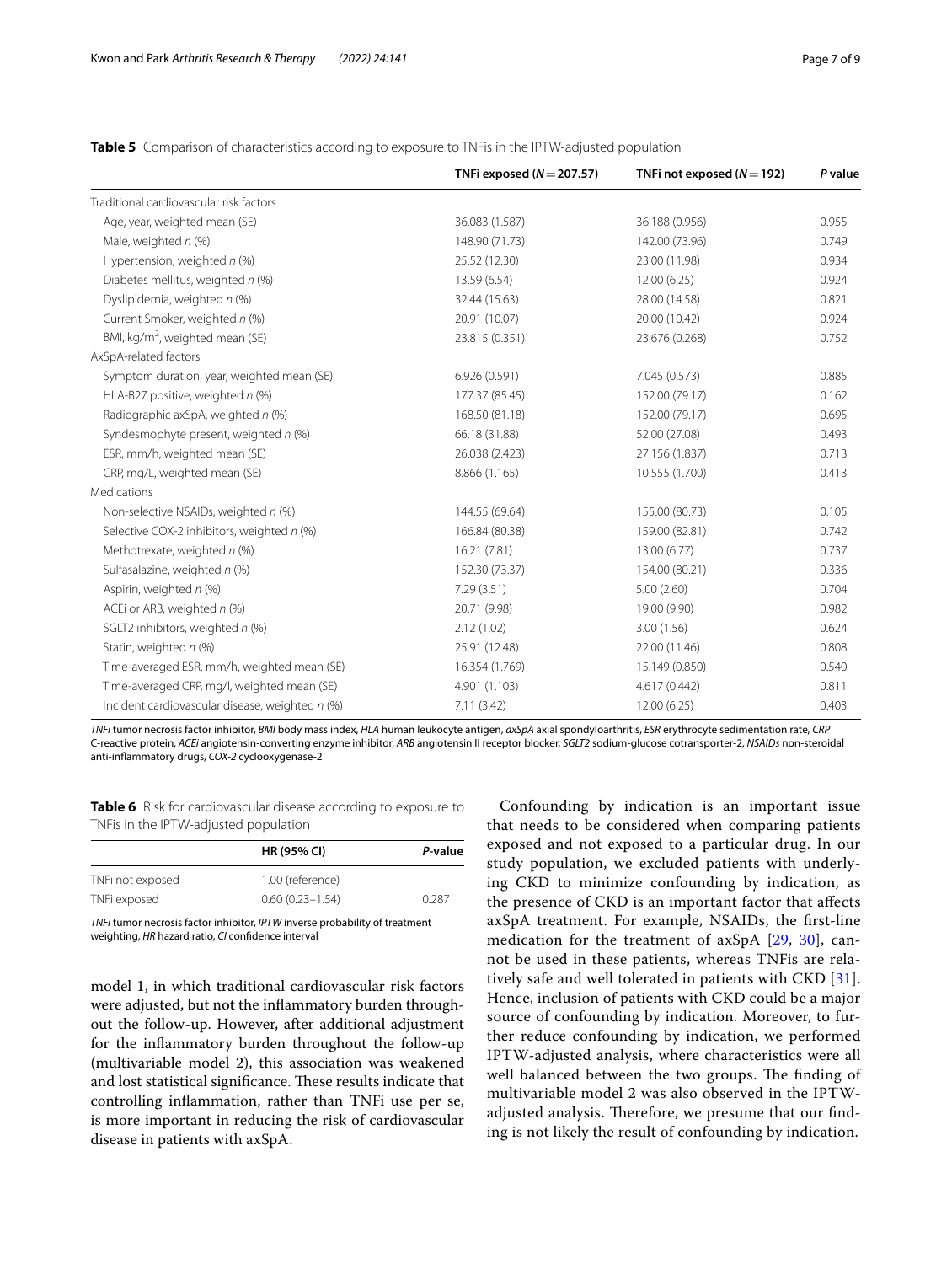There are some limitations to be noted in our study. First, this was a retrospective observational study. Although multiple potential confounders were adjusted using multivariable analysis and IPTW-adjusted analysis, confounding by unmeasured covariates cannot be fully excluded. For instance, data on physical activity, which could afect the risk of cardiovascular disease [\[5](#page-7-3)], were not available. We also lack data on family history of cardiovascular disease and data on previous smoking or dosage (pack years). Second, disease activity parameters including Bath Ankylosing Spondylitis Disease Activity Index, Ankylosing Spondylitis Disease Activity Score, and magnetic resonance of sacroiliac joints were not available in a number of patients. Third, there is a possibility that some events might have been missed if the event was treated in another hospital. However, as the incidence rate of MI or stroke in our study was comparable to a previous meta-analysis [[6\]](#page-7-4), we presume that the number of events missed would be low. Fourth, the number of events was relatively small, and we were unable to analyze MI and stroke separately. Further prospective controlled studies are needed to confrm our fnding.

# **Conclusions**

In conclusion, exposure to TNFis was not associated with a reduction in risk of cardiovascular disease in patients with axSpA. Although a beneficial effect on cardiovascular risk through the reduction of infammation could be expected with the use of TNFis, there was no TNFispecifc reduction in risk of cardiovascular disease in patients with axSpA.

#### **Abbreviations**

AxSpA: Axial spondyloarthritis; AS: Ankylosing spondylitis; MI: Myocardial infarction; OR: Odds ratio; CI: Confdence interval; TNF: Tumor necrosis factor; TNFi: Tumor necrosis factor inhibitor; CKD: Chronic kidney disease; NSAIDs: Non-steroidal anti-infammatory drugs; COX-2: Cyclooxygenase-2; csDMARDs: Conventional synthetic disease-modifying anti-rheumatic drugs; BMI: Body mass index; ESR: Erythrocyte sedimentation rate; CRP: C-reactive protein; ACEi: Angiotensin-converting enzyme inhibitor; ARB: Angiotensin II receptor blocker; SGLT2: Sodium-glucose cotransporter-2; HR: Hazard ratio; IPTW: Inverse probability of treatment weighting; RA: Rheumatoid arthritis.

#### **Acknowledgements**

We would like to thank the Biostatistics Collaboration Unit, Yonsei University College of Medicine, for their statistical support.

#### **Authors' contributions**

OCK contributed to the study concept and design, acquisition of data, data analyses, data interpretation, and manuscript preparation. M-CP contributed to the study concept and design, acquisition of data, data interpretation, manuscript preparation, and supervision. All authors read and approved the final manuscript.

#### **Funding**

None.

#### **Availability of data and materials**

All data generated or analyzed during this study are included in this article.

#### **Declarations**

#### **Ethics approval and consent to participate**

This study was approved by the institutional review board (IRB) of Gangnam Severance Hospital (IRB No: 3-2021-0328). Owing to the retrospective nature of this study, the requirement for informed consent was waived.

#### **Consent for publication**

Not applicable.

#### **Competing interests**

The authors declare that they have no competing interests.

Received: 14 December 2021 Accepted: 5 June 2022 Published online: 13 June 2022

#### **References**

- <span id="page-7-0"></span>1. Taurog JD, Chhabra A, Colbert RA. Ankylosing spondylitis and axial spondyloarthritis. N Engl J Med. 2016;374:2563–74.
- <span id="page-7-1"></span>2. Inman RD. Axial spondyloarthritis: current advances, future challenges. J Rheum Dis. 2021;28:55–9.
- <span id="page-7-2"></span>3. Weissberg PL, Bennett MR. Atherosclerosis--an infammatory disease. N Engl J Med. 1999;340:1928–9.
- 4. Hansson GK. Infammation, atherosclerosis, and coronary artery disease. N Engl J Med. 2005;352:1685–95.
- <span id="page-7-3"></span>5. Nurmohamed MT, Heslinga M, Kitas GD. Cardiovascular comorbidity in rheumatic diseases. Nat Rev Rheumatol. 2015;11:693–704.
- <span id="page-7-4"></span>6. Mathieu S, Pereira B, Soubrier M. Cardiovascular events in ankylosing spondylitis: an updated meta-analysis. Semin Arthritis Rheum. 2015;44:551–5.
- <span id="page-7-5"></span>7. Haroon NN, Paterson JM, Li P, Inman RD, Haroon N. Patients with ankylosing spondylitis have increased cardiovascular and cerebrovascular mortality: a population-based study. Ann Intern Med. 2015;163:409–16.
- <span id="page-7-6"></span>8. Zhao SS, Robertson S, Reich T, Harrison NL, Moots RJ, Goodson NJ. Prevalence and impact of comorbidities in axial spondyloarthritis: systematic review and meta-analysis. Rheumatology (Oxford). 2020;59:iv47–57.
- <span id="page-7-7"></span>9. Sieper J, Poddubnyy D. Axial spondyloarthritis. Lancet. 2017;390:73–84.
- <span id="page-7-8"></span>10. Libby P. Infammation in atherosclerosis. Nature. 2002;420:868–74.
- <span id="page-7-9"></span>11. Carter AM. Infammation, thrombosis and acute coronary syndromes. Diab Vasc Dis Res. 2005;2:113–21.
- <span id="page-7-10"></span>12. van der Heijde D, Dijkmans B, Geusens P, Sieper J, DeWoody K, Williamson P, et al. Efficacy and safety of infliximab in patients with ankylosing spondylitis: results of a randomized, placebo-controlled trial (ASSERT). Arthritis Rheum. 2005;52:582–91.
- 13. Davis JC Jr, Van Der Heijde D, Braun J, Dougados M, Cush J, Clegg DO, et al. Recombinant human tumor necrosis factor receptor (etanercept) for treating ankylosing spondylitis: a randomized, controlled trial. Arthritis Rheum. 2003;48:3230–6.
- 14. van der Heijde D, Kivitz A, Schif MH, Sieper J, Dijkmans BA, Braun J, et al. Efficacy and safety of adalimumab in patients with ankylosing spondylitis: results of a multicenter, randomized, double-blind, placebo-controlled trial. Arthritis Rheum. 2006;54:2136–46.
- 15. Inman RD, Davis JC Jr, Heijde D, Diekman L, Sieper J, Kim SI, et al. Efficacy and safety of golimumab in patients with ankylosing spondylitis: results of a randomized, double-blind, placebo-controlled, phase III trial. Arthritis Rheum. 2008;58:3402–12.
- 16. Dougados M, van der Heijde D, Sieper J, Braun J, Maksymowych WP, Citera G, et al. Symptomatic efficacy of etanercept and its effects on objective signs of inflammation in early nonradiographic axial spondyloarthritis: a multicenter, randomized, double-blind, placebo-controlled trial. Arthritis Rheumatol. 2014;66:2091–102.
- <span id="page-7-11"></span>17. Landewé R, Sieper J, Mease P, Inman RD, Lambert RG, Deodhar A, et al. Efficacy and safety of continuing versus withdrawing adalimumab therapy in maintaining remission in patients with non-radiographic axial spondyloarthritis (ABILITY-3): a multicentre, randomised, double-blind study. Lancet. 2018;392:134–44.
- <span id="page-7-12"></span>18. Tam LS, Shang Q, Kun EW, Lee KL, Yip ML, Li M, et al. The effects of golimumab on subclinical atherosclerosis and arterial stifness in ankylosing